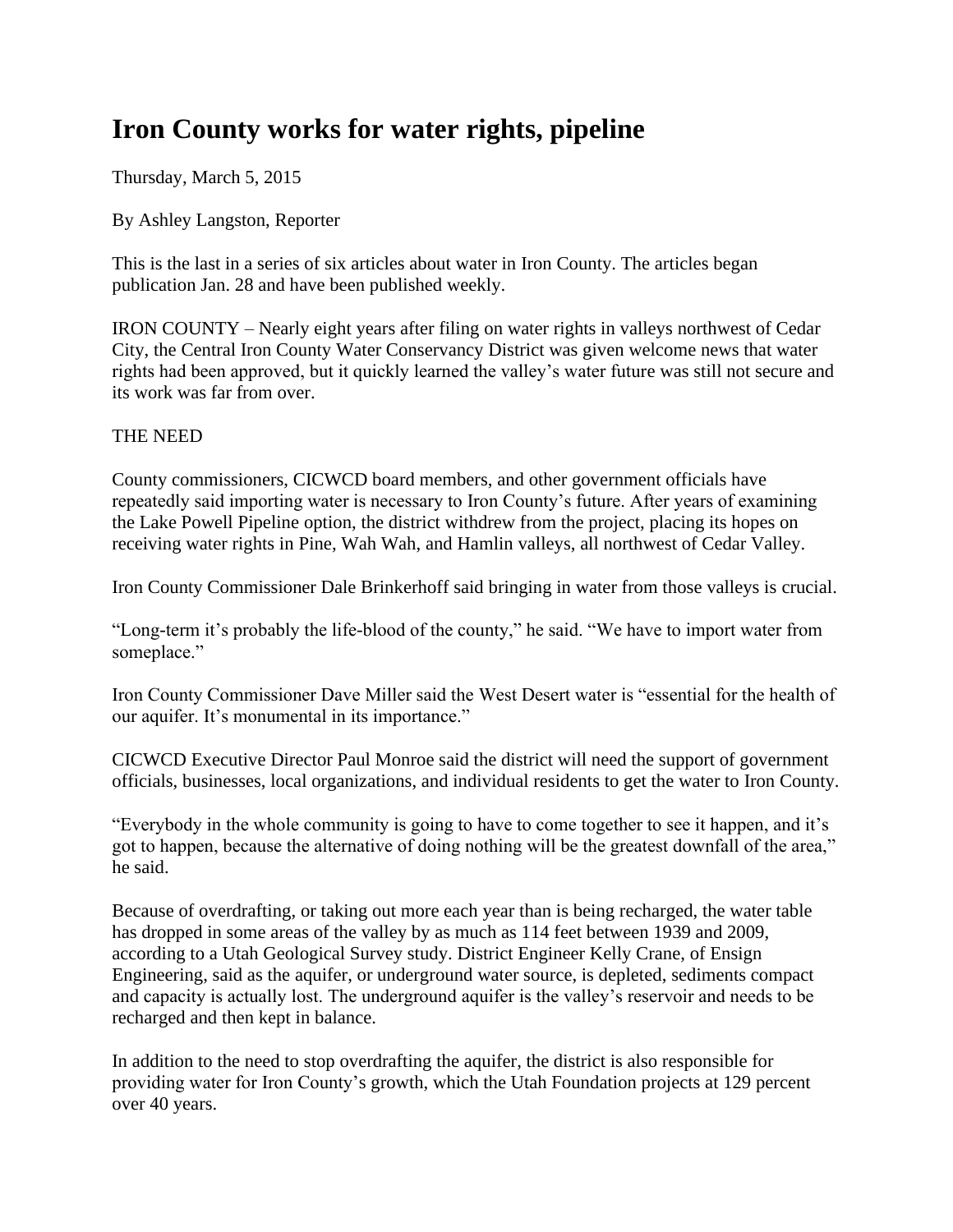Shawn Draney, CICWCD legal counsel from Snow, Christensen & Martineau in Salt Lake City, said that growth rate will primarily be children who grow up in the county and choose to stay, rather than new people moving in.

# **HISTORY**

The district applied for the West Desert water rights in 2006, and in 2011, after years of the applications sitting with no action, the CICWCD partnered with other agencies on a study to determine the capacity of the Wah Wah and Pine Valley aquifers. Test wells were funded by the district, Utah Division of Water Rights, Bureau of Land Management, and United States Geological Survey, Monroe said.

While the study has not yet been officially released by the USGS, preliminary data was available to the state engineer, and the CICWCD's applications for water rights were approved May 13, 2014 for 15,000 acre-feet in Pine Valley and 6,525 acre-feet in Wah Wah Valley. The Hamlin Valley filings remain unruled on.

One day later, the state engineer approved the 2012 filing of a company named Utah Alunite for 6,500 acre-feet of water in Wah-Wah Valley, for a period of 20 years or until the CICWCD began to export water. However, on June 19 the state engineer issued an amended order that extended Utah Alunite's right to 30 years, allowed it to be used in conjunction with the CICWCD's right (which based on preliminary numbers would exceed safe yield of the aquifer by nearly double), and suggested the company may be able to apply for an extension of the right beyond 30 years.

# LITIGATION

This amended order made district board members and legal counsel uncomfortable, and they filed an appeal. Utah Alunite, a subsidiary of the Canadian company Potash Ridge, which is working to develop a Wah Wah Valley phosphate project on School and Institutional Trust Lands Administration property, also filed against the amended order.

Beaver County jumped in with litigation of its own, and the CICWCD was quickly involved in five legal cases regarding the West Desert water.

Draney said some portions of the cases have been dismissed and some of the litigation has been consolidated, so the district now has two cases in district court and one that has gone to the court of appeals.

The state engineer's June order reported he believed the mining project is likely to begin within a few years, and the CICWCD project will "take many years to acquire necessary permits, secure funding, and to complete construction."

Monroe said optimistic estimates are that construction could actually begin in as few as seven to 10 years.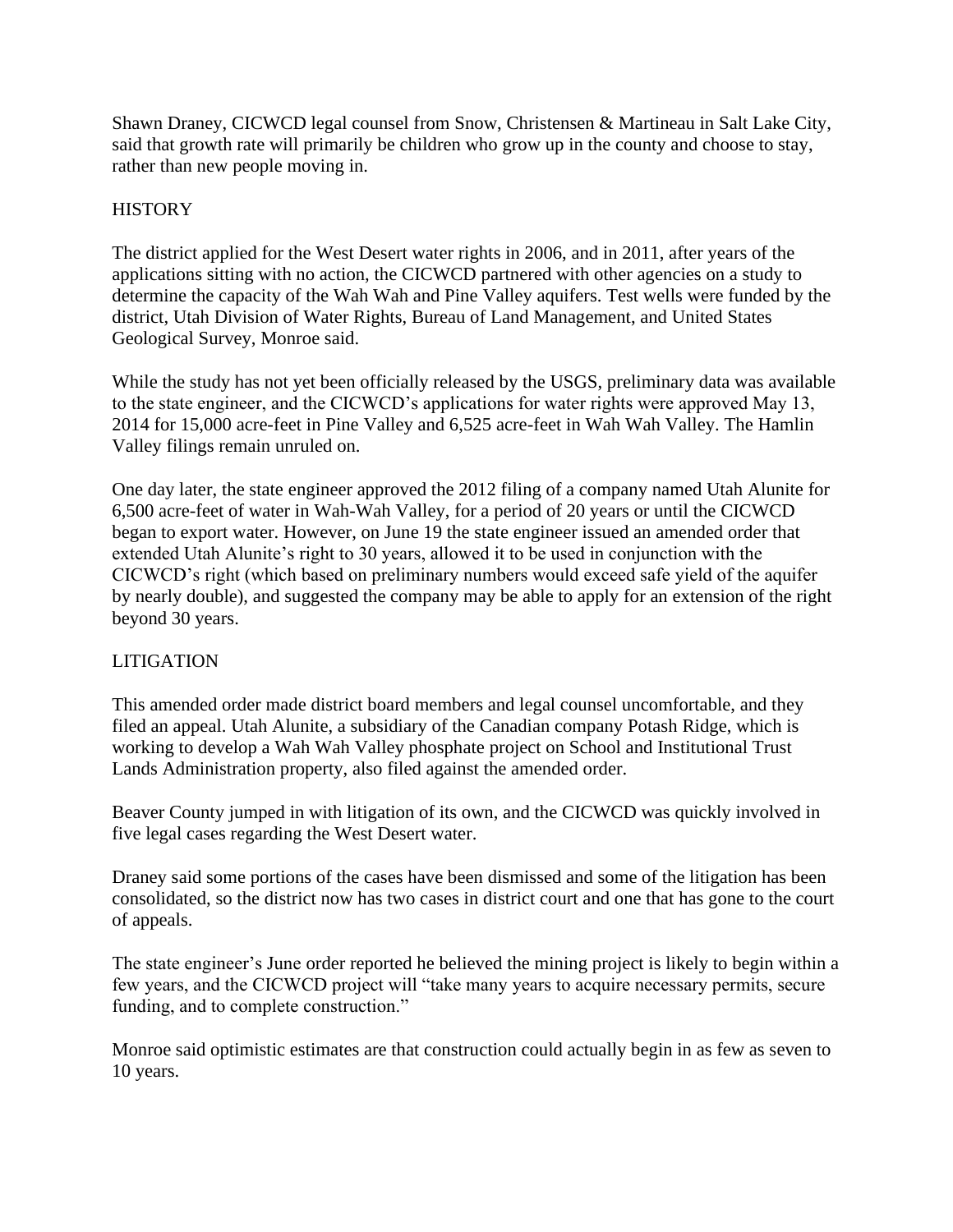Draney said although state law deems the first application filed to be priority (as long as it meets the state's criteria for a water right), Utah Alunite has argued that its use of the water will happen sooner, so it should get a jump in priority.

"From our perspective we have dead certain growth that dead certain needs water, and they have a project that's rather speculative," he said of Utah Alunite.

Monroe said the district absolutely wants to see the mine established and succeed, but its responsibility is first to provide water for the citizens of Iron County and ensure the possibility for growth.

"We're not willing to create a community where our children have to leave," he said, adding, "We'd love the Utah Alunite project to work and we've said over and over again we'll find a way to accommodate it."

Monroe said the district has had recent positive interactions with Beaver County, Utah Alunite, and SITLA, and hopes to come to an agreement that can end all lawsuits.

Draney said in the litigation involving Beaver County, the issue before the court is basically whether Beaver County has a right to water found underneath its lands, and he believes statute, policy and history are contrary to that.

"We haven't ever drawn county lines on water before," he said, citing several projects that import water to the Wasatch front from other counties.

"We've always had tradition that we don't take people to the water, we bring the water to the people," Draney added.

According to the Governor's Office of Planning and Budget, Beaver County's 2010 population was 6,629 and it is projected to grow to about 13,502 by 2060. Iron County's population is expected to jump from 46,270 to 127,795 in the same 50 year period.

Miller said water is an emotional issue, with many "potentially contentious challenges," but he has appreciated working with the CICWCD, Beaver County, SITLA and other interested parties and has been able to empathize with all involved.

"When we work together … we can settle those (emotions) down," he said.

# MOVING FORWARD

Monroe said assuming the court cases work out in the district's favor, the district plans to develop the Pine Valley water rights first, followed by the Wah Wah Valley rights. The Wah Wah water is needed in 25 years, and the Pine Valley water would have been helpful "yesterday," he added.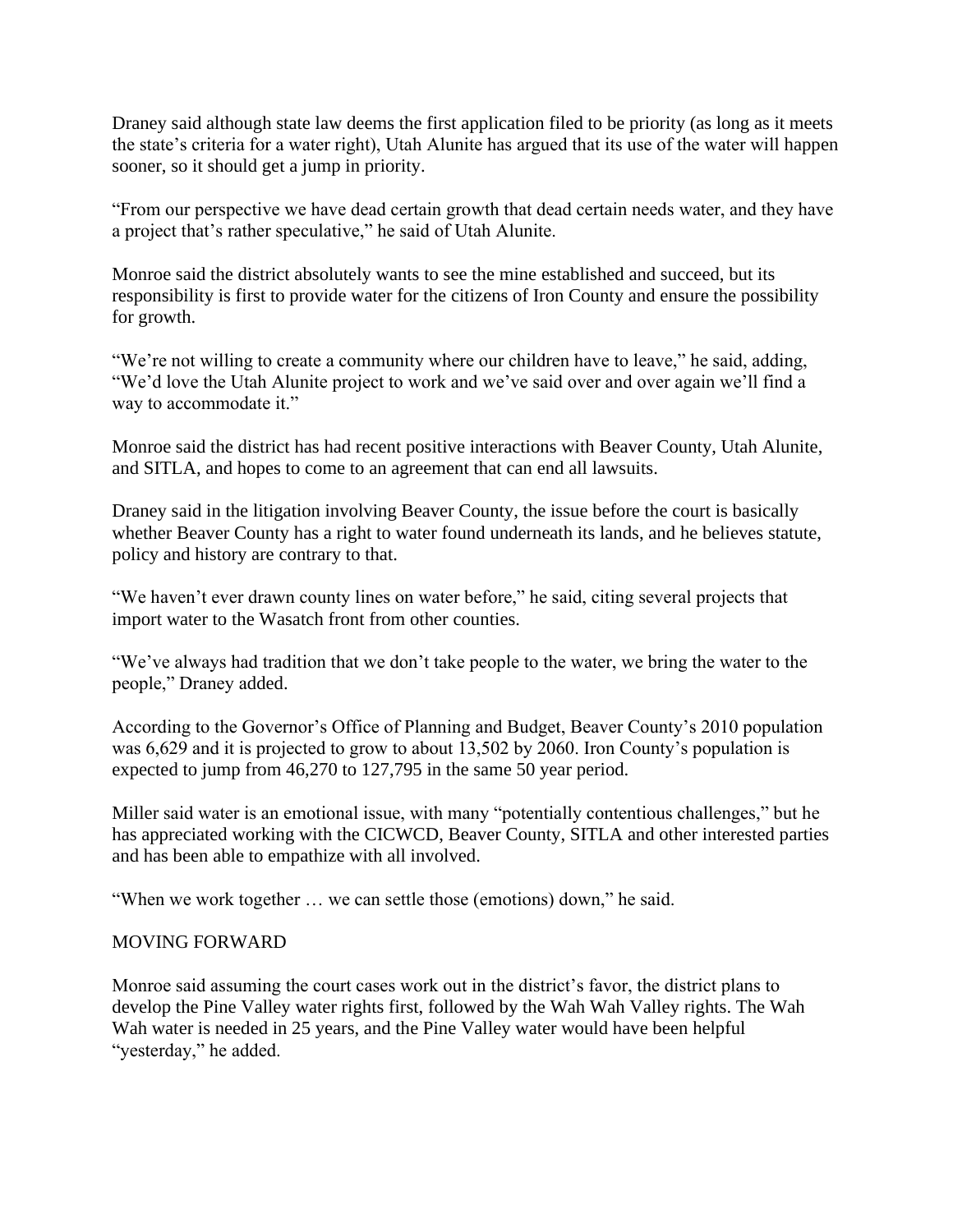Miller said the county has been working as a cooperating agency with the Bureau of Land Management and other agencies in anticipation of the BLM's Resource Management Plan that the Cedar City Field Office has been working on, and the pipeline has been included in that RMP.

The pipeline to bring West Desert water to the CICWCD system is part of the Iron County General Plan and Resource Management Plan, he said, adding that "it's important that the needs of our community are placed as very high priority by federal law as federal agencies develop their plans."

Miller said the BLM employees in Iron County understand the area's need to import water, and there are positive relationships between the federal agency and local government.

"We've been appreciative of the good planning efforts that we have seen working with the BLM," he said. "They are in harmony with our expectations."

Crane said the next step is to formally identify sites for wells by drilling test holes. An environmental process will be required first, and with community support and funding, he hopes that will take place within the next year.

Once well sites are determined, the district plans to start the additional National Environmental Policy Act process for the entire corridor, which will most likely take three to four years, Crane said. Though there are some potential concerns with sage grouse and prairie dogs, he hopes following corridors that are already established, as much as possible, will be helpful. The pipeline would primarily be buried along railroad tracks and roads.

Crane said there are several low-interest funding options the district is exploring, and they are evaluating options to make it a "green project" by installing wind turbines and solar panels to power the necessary pumping. There is also a possibility of generating hydroelectric power with the Pine Valley water.

Monroe said building these options in will minimize operations costs and make the project more attractive to available "green" funding.

The cost to bring water from Pine Valley is estimated at \$150 million, with the Wah Wah water tying into that later at maybe around one-third the cost, Crane said. Most funding available would be for a 40- to 50-year period.

Monroe said the options to pay the debt include increasing water rates, increasing taxes and using impact fees. No decisions have yet been made whether to use one of those options or a combination.

"I think all the citizens will end up pitching in a little to help make it happen," he said. "Everyone in Cedar Valley is a water user."